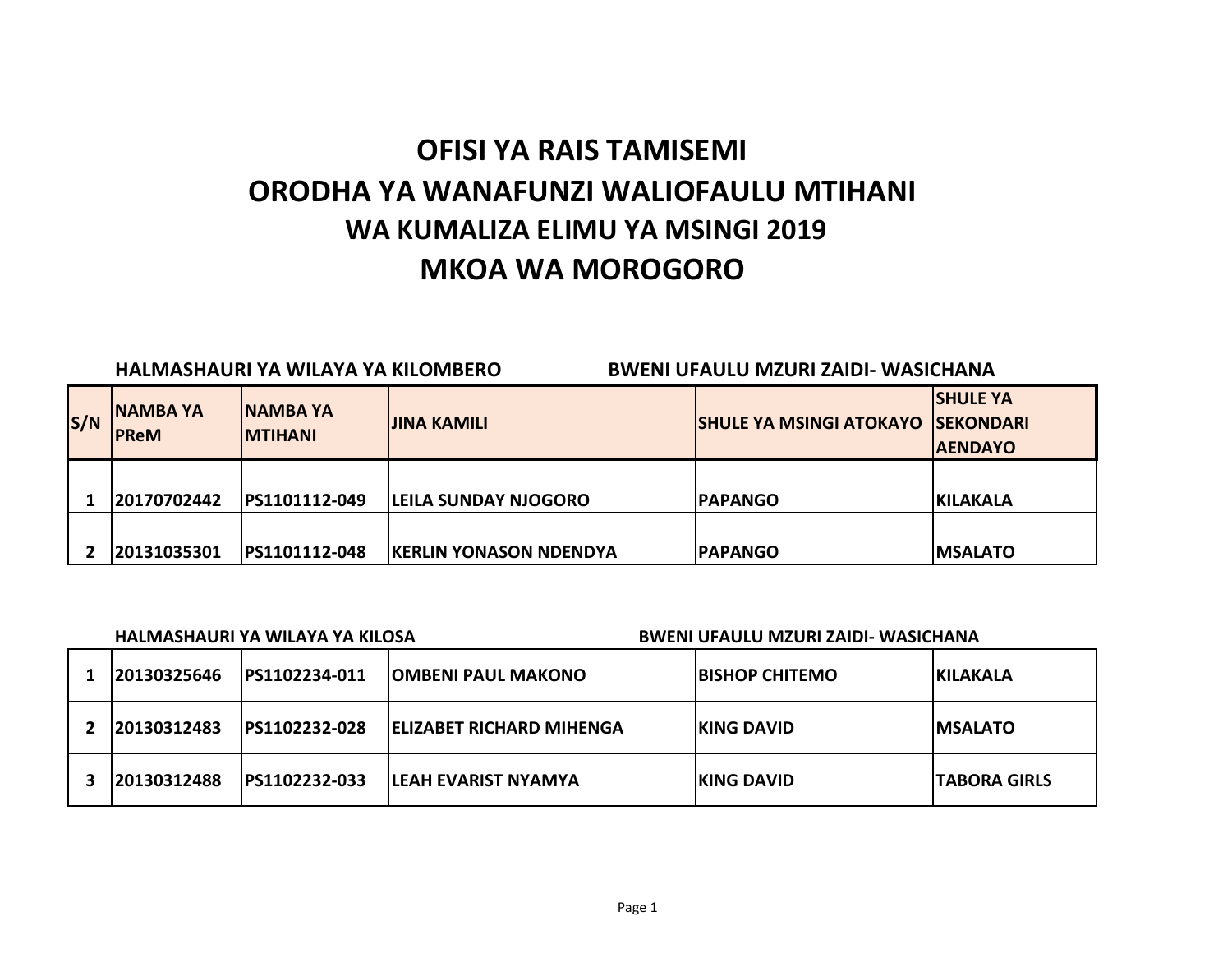| S/N | <b>INAMBA YA</b><br><b>PReM</b> | <b>INAMBA YA</b><br><b>IMTIHANI</b> | <b>JINA KAMILI</b>          | <b>SHULE YA MSINGI ATOKAYO SEKONDARI</b> | <b>SHULE YA</b><br><b>AENDAYO</b> |
|-----|---------------------------------|-------------------------------------|-----------------------------|------------------------------------------|-----------------------------------|
|     | 120130312497                    | PS1102232-043                       | <b>PRISCA VICENT ROBERT</b> | <b>IKING DAVID</b>                       | <b>TABORA GIRLS</b>               |

| HALMASHAURI YA WILAYA YA MOROGORO - DC |             |                       |                               | BWENI UFAULU MZURI ZAIDI- WASICHANA |                      |
|----------------------------------------|-------------|-----------------------|-------------------------------|-------------------------------------|----------------------|
|                                        | 20130331630 | <b>IPS1103144-026</b> | <b>HAPPYNESS RICHARD ZOYA</b> | <b>IHERBERT WALLBRECHER</b>         | <b>ITABORA GIRLS</b> |

### **HALMASHAURI YA MANISPAA MOROGORO BWENI UFAULU MZURI ZAIDI- WASICHANA**

|   | 20131108104 | PS1104077-021 | <b>BEATRICE MUSSA GEORGE</b> | <b>TOPSTARS</b>   | <b>IKILAKALA</b> |
|---|-------------|---------------|------------------------------|-------------------|------------------|
| 2 | 20131108127 | PS1104077-040 | <b>INASRA ALLY YUSUPH</b>    | <b>TOPSTARS</b>   | <b>KILAKALA</b>  |
| 3 | 20131107435 | PS1104056-039 | <b>JANETH PETER ASSENGA</b>  | <b>AGAPE</b>      | <b>IKILAKALA</b> |
| 4 | 20131105995 | PS1104040-063 | <b>IFIDEA AYUBU CHANAI</b>   | <b>ST ANN'S</b>   | <b>KILAKALA</b>  |
| 5 | 20130570296 | PS1104070-091 | <b>INORIN FILIGILI MOSHA</b> | <b>CARMEL</b>     | <b>KILAKALA</b>  |
| 6 | 20130332167 | PS1104080-032 | <b>NANSHA GEORGIES MGODE</b> | <b>HOLY CROSS</b> | <b>IKILAKALA</b> |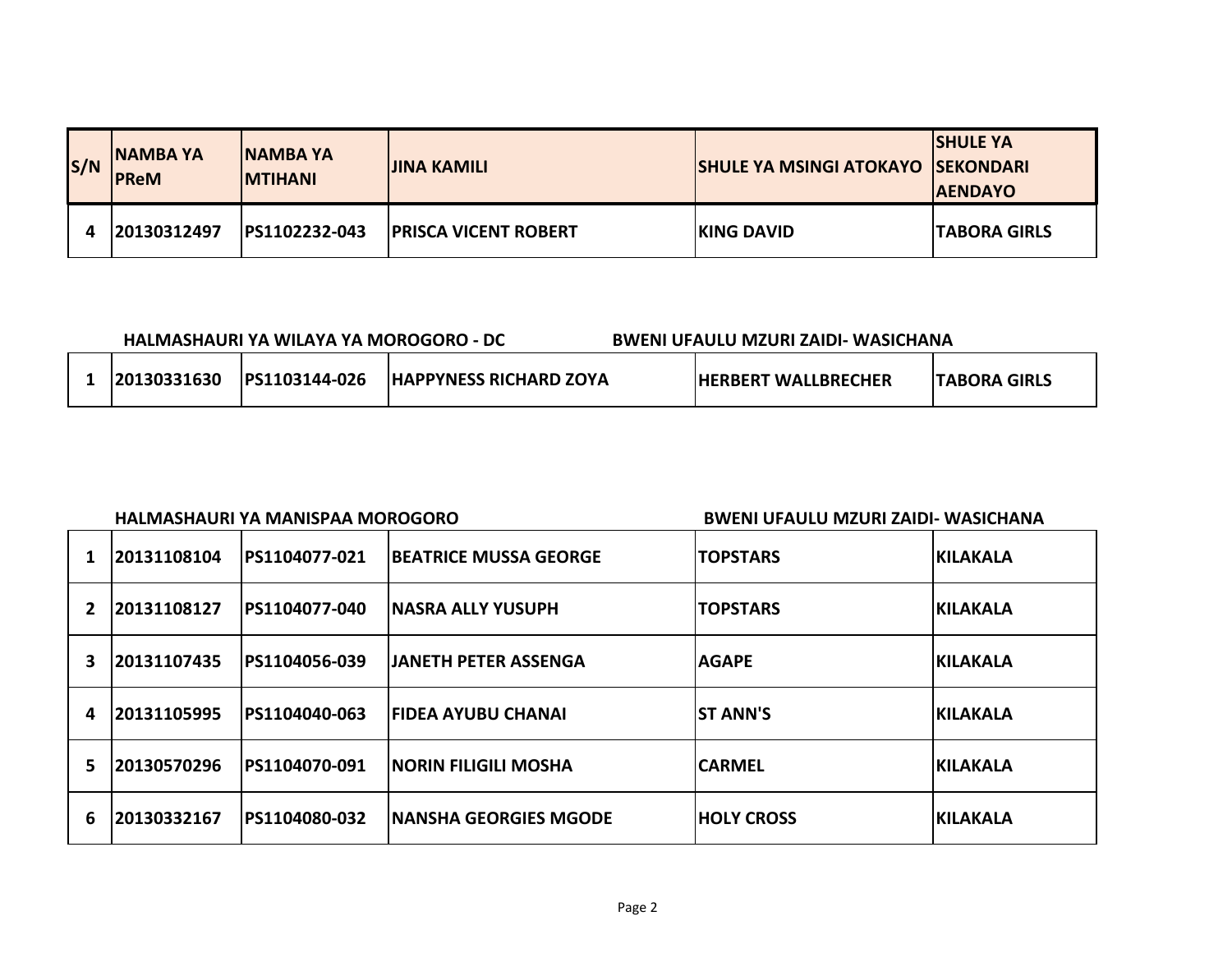| S/N | <b>INAMBA YA</b><br><b>PReM</b> | <b>INAMBA YA</b><br><b>IMTIHANI</b> | <b>JINA KAMILI</b>              | <b>SHULE YA MSINGI ATOKAYO</b> | <b>SHULE YA</b><br><b>ISEKONDARI</b><br><b>AENDAYO</b> |
|-----|---------------------------------|-------------------------------------|---------------------------------|--------------------------------|--------------------------------------------------------|
|     | 20131104956                     | PS1104034-130                       | IALBENTINA GAUDENCE MSIGALA     | <b>ICHIEF ALBERT LUTHULI</b>   | <b>IMSALATO S</b>                                      |
| 8   | 20131108116                     | PS1104077-032                       | <b>HARIRI RAPHAEL NGALONDWA</b> | <b>TOPSTARS</b>                | <b>TABORA GIRLS</b>                                    |
| 9   | 20131108103                     | PS1104077-020                       | <b>AMINA SALUM MBEGU</b>        | <b>TOPSTARS</b>                | <b>IMSALATO</b>                                        |

## **HALMASHAURI YA WILAYA YA ULANGA BWENI UFAULU MZURI ZAIDI - WASICHANA**

|  | 20130096421 | PS1105053-014 | <b>HAWA ABADALLAH MOLLA</b> | <b>INKONGO</b> | LAKALA<br><b>KI</b> |
|--|-------------|---------------|-----------------------------|----------------|---------------------|
|--|-------------|---------------|-----------------------------|----------------|---------------------|

| HALMASHAURI YA WILAYA YA MVOMERO | <b>BWENI UFAULU MZURI ZAIDI- WASICHANA</b> |
|----------------------------------|--------------------------------------------|
|                                  |                                            |

| 120130431734 | PS1106039-016         | <b>MARIAMU RAMADHANI RAJABU</b> | <b>IKISALA</b>  | <b>IKILAKALA</b>     |
|--------------|-----------------------|---------------------------------|-----------------|----------------------|
| 20130435322  | <b>IPS1106099-103</b> | <b>IRAHMA NASORO MJENGWA</b>    | <b>IMVOMERO</b> | <b>ITABORA GIRLS</b> |
| 120130502471 | PS1106099-125         | IZUHURA HASSANI BAKARI          | <b>IMVOMERO</b> | <b>IMSALATO</b>      |